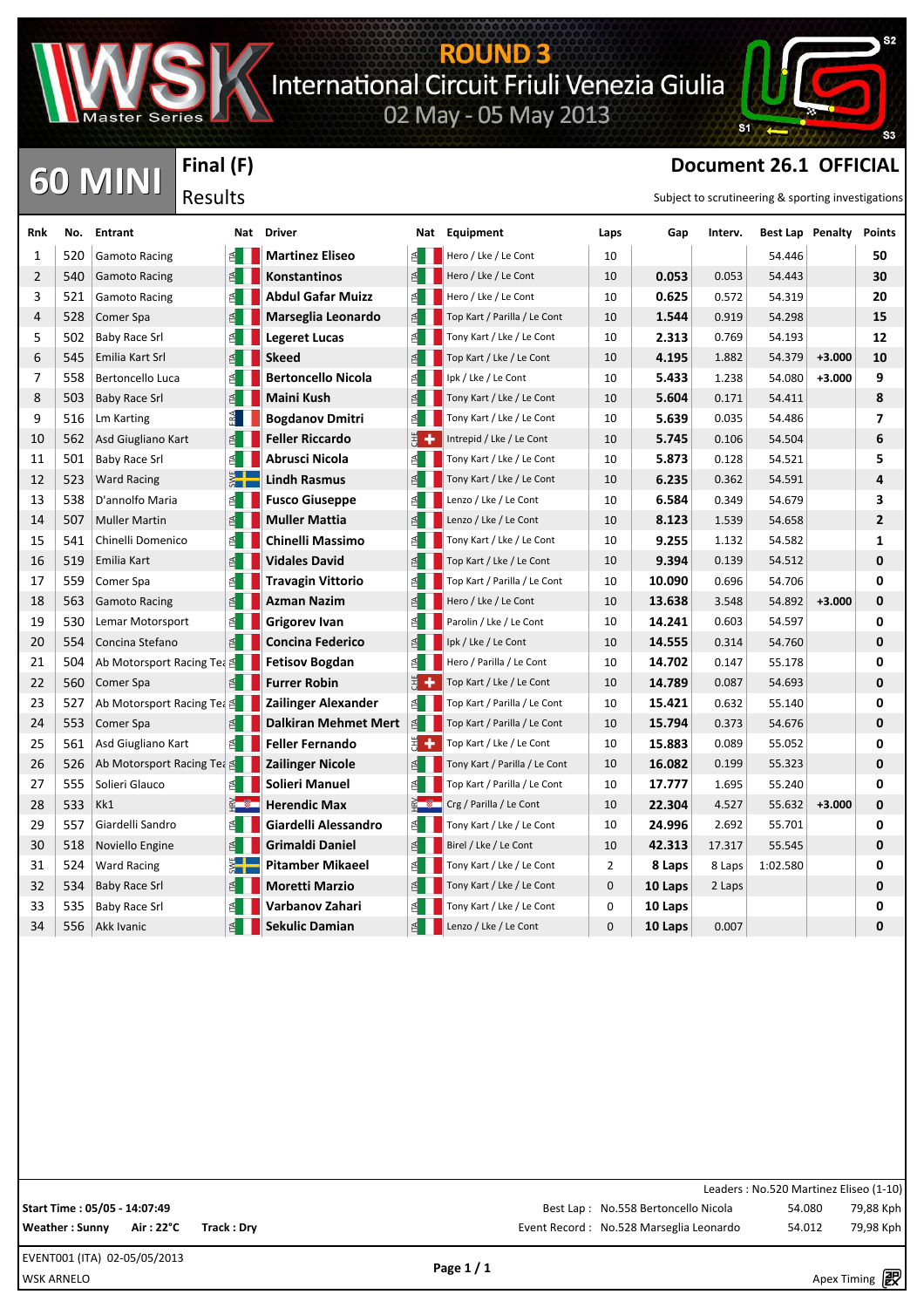

# **ROUND 3**<br>International Circuit Friuli Venezia Giulia<br>02 May - 05 May 2013

**60 MINI** Final (F)<br>Lan Chart Land Chart

**Final (F)** Lap Chart

si

|                                                                                                                                   |     |               |                       | 5   | 6   | $\overline{7}$        | $\mathsf{R}$ |             | 9 10 11 12 13 14 15 16 17 18 19 20 21 22 23 24 25 26 27 28 29 30 31 32 33 34                                                                                                                       |             |                   |             |             |                   |             |     |                         |     |                                                                               |     |           |     |                       |               |                  |             |                                        |                |  |  |
|-----------------------------------------------------------------------------------------------------------------------------------|-----|---------------|-----------------------|-----|-----|-----------------------|--------------|-------------|----------------------------------------------------------------------------------------------------------------------------------------------------------------------------------------------------|-------------|-------------------|-------------|-------------|-------------------|-------------|-----|-------------------------|-----|-------------------------------------------------------------------------------|-----|-----------|-----|-----------------------|---------------|------------------|-------------|----------------------------------------|----------------|--|--|
| Grid                                                                                                                              |     |               |                       |     |     |                       |              |             | 526 555 519 504 518 525 538 529 538 529 539 539 539 540 554 567 528 540 554 567 559 520 541 529 534 524 525 557 541 553 555 519 504 518 556 526                                                    |             |                   |             |             |                   |             |     |                         |     |                                                                               |     |           |     |                       |               |                  |             |                                        |                |  |  |
| Start                                                                                                                             |     |               |                       |     |     |                       |              |             | 520 541 528 528 528 528 528 528 528 529 528 530 521 516 563 561 559 554 560 533 502 553 524 557 519 507 527 518 526 555 541 535 536 504 534                                                        |             |                   |             |             |                   |             |     |                         |     |                                                                               |     |           |     |                       |               |                  |             |                                        |                |  |  |
|                                                                                                                                   |     |               |                       |     |     |                       |              |             |                                                                                                                                                                                                    |             |                   |             |             |                   |             |     |                         |     |                                                                               |     |           |     |                       |               |                  |             |                                        |                |  |  |
| Lap 1<br>Interval                                                                                                                 | 0.0 | 0.2           | 0.2                   | 0.6 | 0.1 | 0.3                   | 0.4          | 0.0         | 520 540 521 545 528 538 523 563 501 558 502 516 503 530 562 561 559 507 533 541 553 504 527 555 519 526 554 560 557 524 518<br>$0.2 \ 0.1$                                                         |             | 0.1               |             | $0.3 \ 0.0$ |                   | $0.2 \ 0.4$ | 0.0 | $0.1 \ 0.7$             |     | $0.0$ 0.1 0.4 0.2                                                             |     |           |     | $0.1$ 0.1 0.4         |               | 0.5              | 0.8         |                                        | $4.5$ 15.5 2.6 |  |  |
| Lap 2 520 540 545 521 523 528 501 558 502 516 563 503 562 538 507 541 561 559 519 504 553 527 533 526 554 560 555 530 557 518 524 |     |               |                       |     |     |                       |              |             | 0.0 0.4 0.1 1.0 0.0 0.4 0.0 0.6 0.1 0.3 0.3 0.7 0.1 0.4 0.5 0.3 0.1 0.7 0.0 0.1 0.1 0.1 0.1 0.0 0.2 0.1 0.1 1.4 4.7 17.4 2.9                                                                       |             |                   |             |             |                   |             |     |                         |     |                                                                               |     |           |     |                       |               |                  |             |                                        |                |  |  |
| Lap 3 520 540 545 521 528 523 558 501 502 516 563 503 562 538 507 541 561 559 519 504 527 526 533 553 554 560 555 530 557 518     |     |               |                       |     |     |                       |              |             | $0.0$ 0.3 0.1 1.3 0.3 0.2 0.3 0.0 0.2 0.4                                                                                                                                                          |             | $0.0$ 0.6 0.3 0.5 |             |             |                   |             |     |                         |     |                                                                               |     |           |     |                       | $0.0$ 0.1 0.1 |                  | 0.0         | $5.4$ 17.7                             |                |  |  |
| Lap 4                                                                                                                             | 0.0 |               | $0.2$ 0.2 1.2 0.9     |     |     | 0.1                   |              | $0.1 \ 0.2$ | 520 540 545 521 528 558 523 502 516 501 503 563 562 538 507 541 519 559 561 504 527 526 533 560 554 530 555 553 557 518<br>0.3                                                                     | 0.0         | 0.3               | $0.1 \ 0.4$ |             | 0.7               |             |     | $0.5$   1.7   0.1   0.5 | 0.3 | 0.2                                                                           |     | $0.0$ 1.2 | 0.0 | $0.0 \ 0.1$           |               | 0.5              | $\vert$ 1.6 | $3.7$ 17.5                             |                |  |  |
| Lap 5 520 540 545 521 528 558 502 523 516 503 501 562 538 563 507 541 519 559 504 561 526 527 554 530 533 555 560 553 557 518     |     |               | $0.0$ 0.4 0.0 1.0 1.0 |     |     |                       |              |             | $0.1$ 0.2 0.1 0.2 0.5                                                                                                                                                                              |             | 0.4               |             |             |                   |             |     |                         |     | $0.2$ 0.9 0.1 0.3 1.8 0.3 1.3 0.0 0.2 0.3                                     |     |           |     | $0.1$ 1.1 0.0         |               | $\overline{0.0}$ | 0.8         | 4.7                                    | 18.0           |  |  |
| Lap 6                                                                                                                             |     |               | $0.0$ 0.4 0.0         |     |     | $1.1$ 0.8 0.1 0.5 0.3 |              |             | 552 553 553 553 554 558 562 555 562 553 564 567 563 541 519 559 504 561 527 526 554 530 560 555 553 553 557 518                                                                                    | $0.0 \ 0.4$ |                   |             |             |                   |             |     |                         |     | $0.4$   0.5   1.7   0.3   0.1   1.0   0.3   2.0   0.3   0.3   0.2   0.0   0.1 |     |           |     |                       |               |                  |             | $0.8$ 0.8 0.6 0.0 5.0 17.9             |                |  |  |
| Lap 7                                                                                                                             |     |               |                       |     |     |                       |              |             | 557 553 553 554 556 556 557 518 557 541 558 559 569 541 553 559 559 559 554 555 557 558 559 555 557 558 557 518<br>0.0 0.8 0.4 0.5 1.0 0.0 0.6 0.2 0.7 0.2 0.1 0.7 1.7 0.6 0.1 0.3 0.5 2.5 0.4 0.3 |             |                   |             |             |                   |             |     |                         |     |                                                                               |     |           |     |                       |               |                  |             | $0.3$ 0.1 0.3 0.0 1.2 0.0 1.0 5.1 17.8 |                |  |  |
| Lap 8 520 540 521 545 528 502 558 523 503 501 516 562 538 507 541 563 519 559 504 561 554 530 560 527 526 553 555 533 557 518     |     | $0.0$ 0.8 0.4 |                       |     |     |                       |              |             | $0.3$ 1.1 0.2 0.6 0.1 0.7 0.3                                                                                                                                                                      |             |                   |             |             | $0.0$ 0.9 1.7 0.8 |             |     | $0.2$ 0.1 0.5 3.0       | 0.3 | 0.0                                                                           | 0.1 |           |     | $0.9$ 0.0 0.1 0.7 0.9 |               |                  |             | $1.1$ 5.2 17.7                         |                |  |  |
| Lap 9 520 540 521 545 528 502 558 523 503 501 516 562 538 507 541 519 559 563 554 530 504 561 560 527 526 553 555 533 557 518     |     |               |                       |     |     |                       |              |             | 0.0 0.6 0.5 0.3 1.0 0.2 1.6 0.0 0.2 0.2 0.2 0.2 0.9 1.5 0.7 0.2 1.0 0.2 3.1 0.2 0.2 0.2 0.0 0.5 0.7 0.0 1.6 1.2 5.2 17.5                                                                           |             |                   |             |             |                   |             |     |                         |     |                                                                               |     |           |     |                       |               |                  |             |                                        |                |  |  |
| lap 10 520 540 521 545 528 502 558 503 516 562 501 523 538 507 541 519 559 563 530 554 504 560 527 553 561 526 555 533 557 518    | 0.0 |               |                       |     |     |                       |              |             | 0.5 0.5 0.3 0.7 0.1 3.1 0.0 0.1 0.1 0.3 0.3 1.5 1.1 0.1 0.6 0.5 3.6 0.3 0.1 0.0 0.6 0.3 0.0 0.1 1.6 1.5 5.6 17.3                                                                                   |             |                   |             |             |                   |             |     |                         |     |                                                                               |     |           |     |                       |               |                  |             |                                        |                |  |  |